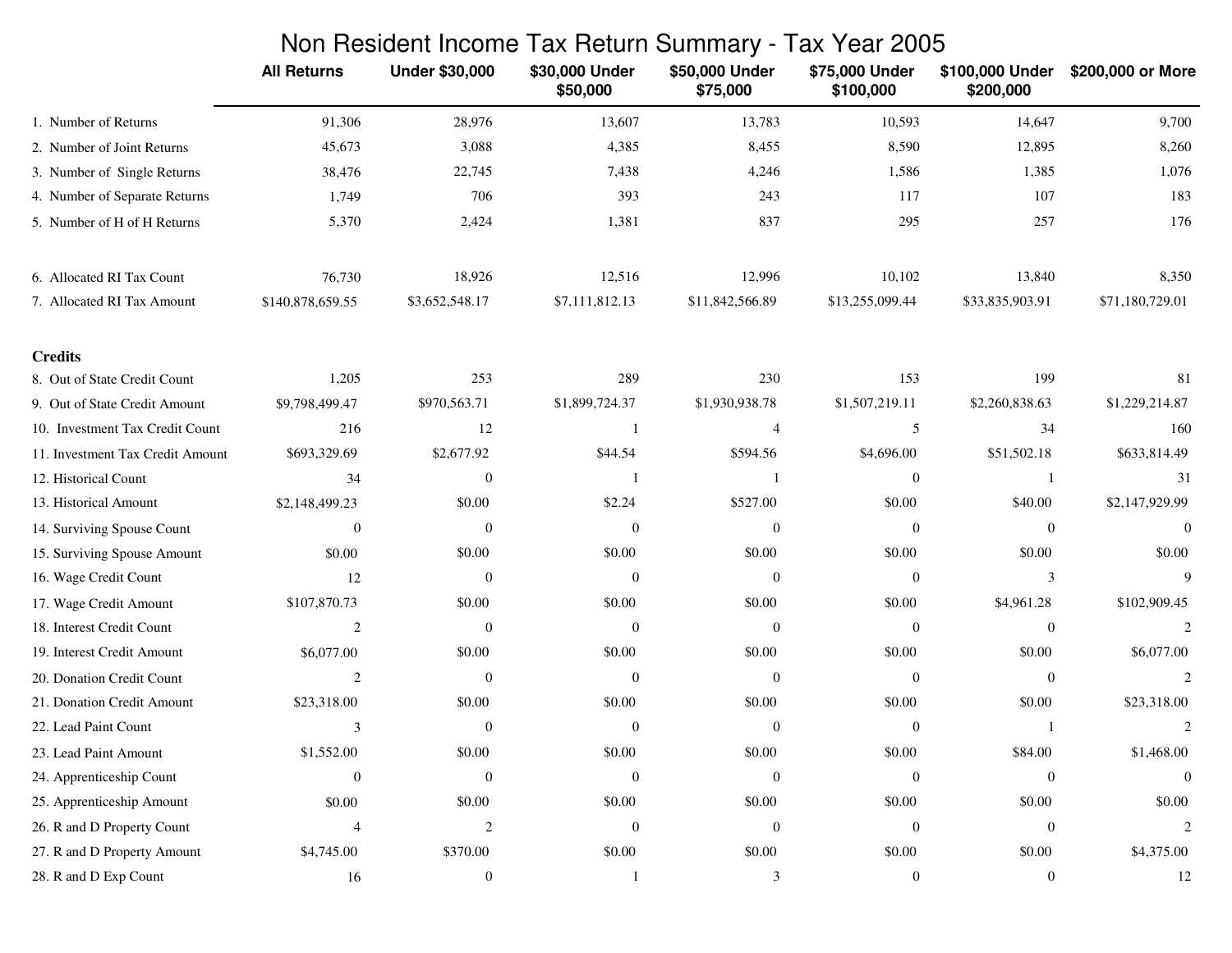|                                    | <b>All Returns</b> | <b>Under \$30,000</b> | \$30,000 Under<br>\$50,000 | \$50,000 Under<br>\$75,000 | \$75,000 Under<br>\$100,000 | \$100,000 Under<br>\$200,000 | \$200,000 or More |
|------------------------------------|--------------------|-----------------------|----------------------------|----------------------------|-----------------------------|------------------------------|-------------------|
| 29. R and D Exp Amount             | \$52,423.00        | \$0.00                | \$63.00                    | \$3,476.00                 | \$0.00                      | \$0.00                       | \$48,884.00       |
| 30. Job Training Count             | $\overline{7}$     | $\mathbf{0}$          | $\mathbf{0}$               | $\theta$                   | -1                          | $\mathbf{1}$                 | 5                 |
| 31. Job Training Amount            | \$22,714.52        | \$0.00                | \$0.00                     | \$0.00                     | \$350.00                    | \$37.50                      | \$22,327.02       |
| 32. Film Count                     | $\sqrt{5}$         | $\mathbf{0}$          | $\boldsymbol{0}$           | $\mathbf{0}$               | $\mathbf{0}$                | $\boldsymbol{0}$             | 5                 |
| 33. Film Amount                    | \$167,308.72       | \$0.00                | \$0.00                     | \$0.00                     | \$0.00                      | \$0.00                       | \$167,308.72      |
| 34. Other Credits Count            | 9                  | 1                     | $\mathbf{0}$               | $\mathbf{1}$               | $\mathbf{0}$                | $\overline{4}$               | 3                 |
| 35. Other Credits Amount           | \$19,134.33        | \$185.00              | \$0.00                     | \$1,209.33                 | \$0.00                      | \$1,851.00                   | \$15,889.00       |
| 36. RI Earned Income Credit Count  | 4,773              | 4,287                 | 485                        | $\mathbf{1}$               | $\theta$                    | $\mathbf{0}$                 | $\Omega$          |
| 37. RI Earned Income Credit Amount | \$335,259.17       | \$291,832.28          | \$43,426.25                | \$0.64                     | \$0.00                      | \$0.00                       | \$0.00            |
| 38. Refundable EIC Count           | 3,770              | 3,602                 | 167                        | $\mathbf{1}$               | $\boldsymbol{0}$            | $\boldsymbol{0}$             | $\overline{0}$    |
| 39. Refundable EIC Amount          | \$99,240.71        | \$97,889.96           | \$1,350.11                 | \$0.64                     | \$0.00                      | \$0.00                       | \$0.00            |
| <b>Contributions</b>               |                    |                       |                            |                            |                             |                              |                   |
| 40. Drug Program Count             | 99                 | 36                    | $\,$ 8 $\,$                | 9                          | 16                          | 19                           | 11                |
| 41. Drug Program Amount            | \$439.00           | \$106.00              | \$59.00                    | \$49.00                    | \$80.00                     | \$88.00                      | \$57.00           |
| 42. Olympic Contribution Count     | 98                 | 30                    | 13                         | 11                         | 16                          | 19                           | 9                 |
| 43. Olympic Contribution Amount    | \$138.00           | \$31.00               | \$17.00                    | \$16.00                    | \$23.00                     | \$34.00                      | \$17.00           |
| 44. RI Organ Transplant Count      | 134                | 50                    | 14                         | 12                         | 16                          | 32                           | 10                |
| 45. RI Organ Transplant Amount     | \$838.00           | \$351.00              | \$62.00                    | \$61.00                    | \$114.00                    | \$218.00                     | \$32.00           |
| 46. RI Council on the Arts Count   | 88                 | 35                    | 8                          | 9                          | 8                           | 20                           | 8                 |
| 47. RI Council on the Arts Amount  | \$422.92           | \$151.92              | \$42.00                    | \$85.00                    | \$29.00                     | \$94.00                      | \$21.00           |
| 48. Nongame Wildlife Fund Count    | 115                | 38                    | 14                         | 13                         | 14                          | 27                           | 9                 |
| 49. Nongame Wildlife Fund Amount   | \$708.40           | \$266.00              | \$106.00                   | \$79.40                    | \$72.00                     | \$144.00                     | \$41.00           |
| 50. Child Disease Victims Count    | 152                | 50                    | 18                         | 21                         | 20                          | 31                           | 12                |
| 51. Child Disease Victims Amount   | \$1,152.89         | \$417.00              | \$119.23                   | \$149.66                   | \$169.00                    | \$223.00                     | \$75.00           |
| 52. Military Family Relief Count   | 158                | 53                    | 14                         | 24                         | 21                          | 38                           | 8                 |
| 53. Military Family Relief Amount  | \$1,308.00         | \$364.00              | \$111.00                   | \$184.00                   | \$194.00                    | \$416.00                     | \$39.00           |
| 54. Sales and Use Tax Count        | 71                 | 19                    | 20                         | $\overline{7}$             | $\tau$                      | 15                           | 3                 |
| 55. Sales and Use Tax Amount       | \$6,730.92         | \$857.89              | \$3,771.67                 | \$219.00                   | \$296.00                    | \$1,085.36                   | \$501.00          |

**Payments**